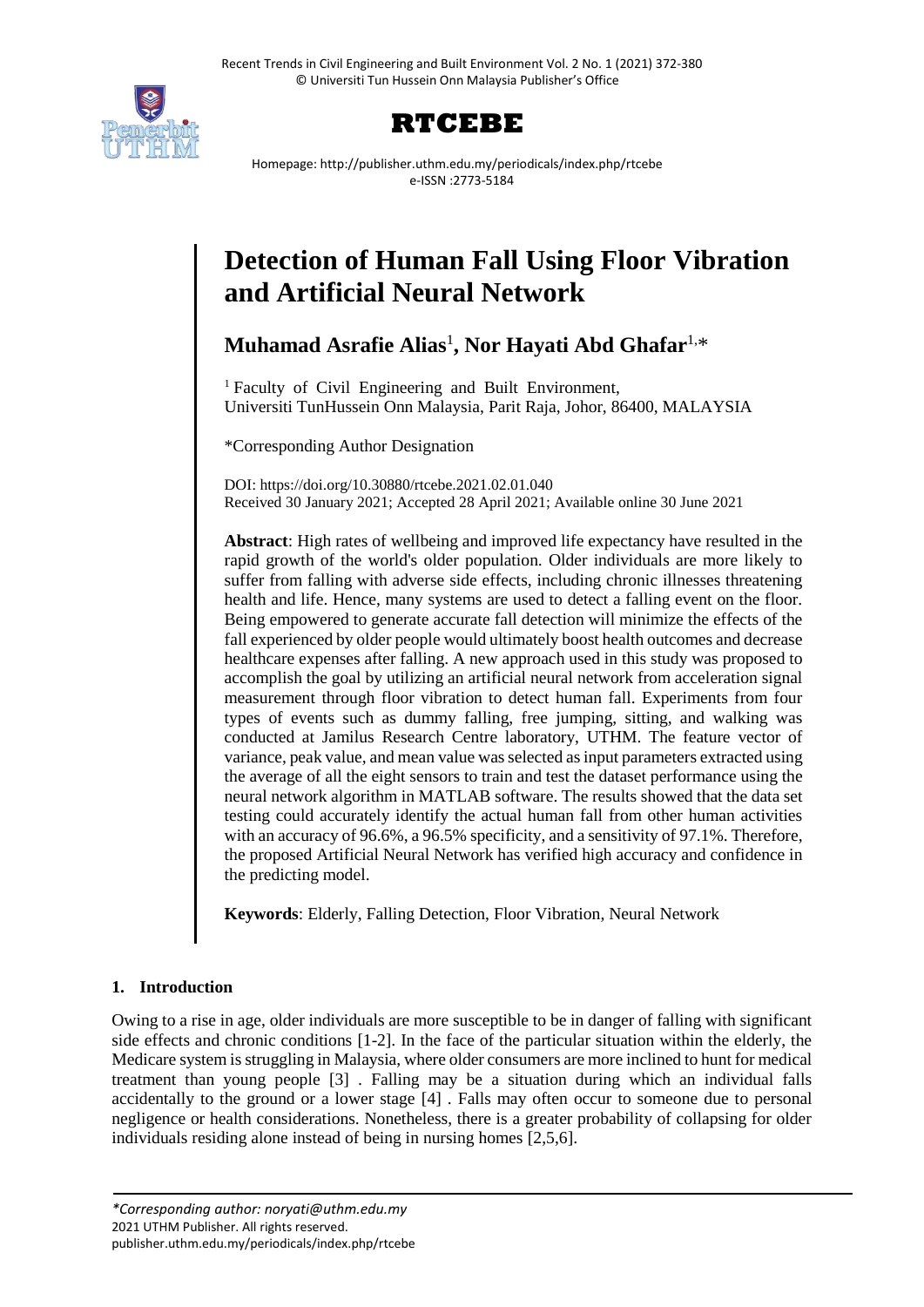Populations among older people much need a fall detection system that relies on quick response and rescue. Different technologies are used to develop human fall detection systems, including visionbased devices, wearable-based devices, and non- wearable sensors [7]. Vision-based devices are very accurate in determining the occurrence of falls and may produce fewer false signals. However, it is expensive and requires a complicated setup. Wearable devices like a watch, clip, or belts are for detecting rapid changes in users' network to report emergency falls by interacting through the device being used. However, this method may generate a high false signal because it cannot identify falls when an accident occurs. The non-wearable sensor method is a fall detection system using an infrared camera to regulate user behavior and detect falls through computer vision techniques. The utilization of the camera is often related to invading the privacy of users who feel uncomfortable being watched by the camera. Conversely, the floor vibration method may be a new approach used to detect falling events without using a camera by installing a sensor accelerometer on the floor structure that can be detecting the movement of human behavior [8].

A floor vibration method is a new approach used to detect falls events without cameras by installing accelerometer sensors on the floor structure to capture any human behavior movement that produces different acceleration signals. Thus, the Artificial Neural Network algorithm is proposed to analyze and classify the acceleration response between human fall and other human activities through a measurement accelerometer sensor from floor vibrations. Therefore, this study aims to achieve the objectives where to determine the fall testing using floor vibration method. Also, to analysis and differentiate the accelerations response between human fall and other human activities using artificial neural network (ANN). The scope of this study is the testing used eight (8) accelerometers sensor to measure the acceleration signals movement generated by daily movement patterns performed on the ground floor of Jamilus Research Centre (JRC) laboratory in Universiti Tun Hussein Onn Malaysia. The dimensions are 4.5 meters in length and 3.0 meters in width. A randy rescue resembling a real human model is used in falling human samples to gain the same fall momentum. Accordingly, four types of the situation were carried out such as dummy falling, free jumping, sitting and walking. Then, the data collected would be analyzed by using the Neural Network Toolbox in MATLAB software.

#### **2. Materials and Methods**

This part is represent the methodology that explain the implementation that has been carried out to achieve the objectives of the study. Details of the procedure and technique also were provided to obtain and analysis the data.

#### 2.1 Test arrangement and instrument

Eight (8) accelerometers (Model: KS48C; Sensitivity: 1000 mV/g; Frequency Range: 0.1 to 4000 Hz) were used to record the floor accelerations signals where four (4) accelerometers were placed near the wall, and the rest has been put toward a target located at excitation position A and B as shown in Figure 1. The dimensions of the testing area were 4.5 meters in length and 3.0 meters in width. The measuring instrument used in this study was an accelerometer sensor as a floor vibration detector and Imc CRONOS flex (model: KS48C) with eight analog input channels (16-bit/24-bit resolution) was used as a data logger. Hance, laptops were also used as a device to produce outputs that have been manipulated by data loggers using IMC studio software.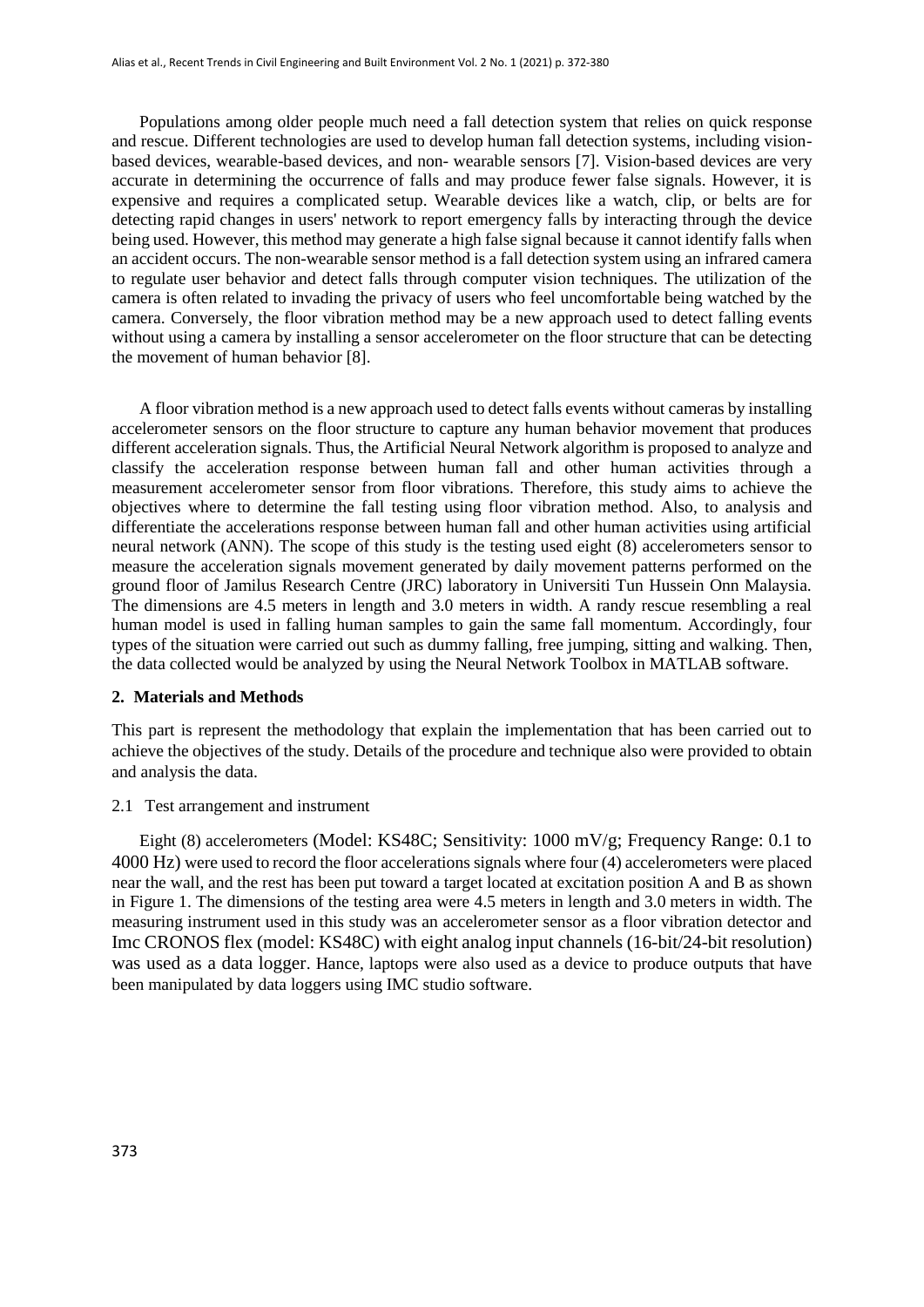

**Figure 1: Accelerometer position arrangement in laboratory experiment**

## 2.2 Falls test

The fall testing procedures were adopted from [8]. Four types of sample events were testing from dummy falling, free jumping, sitting, and walking as shows in Table 1. This experiment start by dropping the dummy forward or backward with an estimated time of 10 seconds as shown in Figure 2(a) and it was performed 55 times repetitions at each excitation position A and B. Next, free jumping and sitting was conducted by using the same step with a weight of 80kg jumped and sitting freely for 10 seconds as shown in Figure 2(b) and 2(c) by repeated 55 times at point A and B with a total of 110 samples respectively. The rest was walking test with walking at a normal pace and continue to walk back to the test area for 10 seconds with 55 repetitions as shown in Figure 2(d).

|  |  | Table 1: Types of events according to their specifications |
|--|--|------------------------------------------------------------|
|  |  |                                                            |

| <b>Type of event</b> | <b>Event detail</b>                                              |
|----------------------|------------------------------------------------------------------|
| Dummy falling        | Dummy with weight 26kg falling backward/forward at point A and B |
| Free jumping         | Volunteers with weight 80kg jumping at point A and B             |
| Sitting              | Volunteers with weight 80kg sitting at point A and B             |
| Walking              | Volunteers with weight 80kg walking freely                       |



**Figure 2. Type of event (a) Dummy Fall (b) Jumping (c) Sitting (d) walking** 2.3 Data analysis using neural network in MATLAB software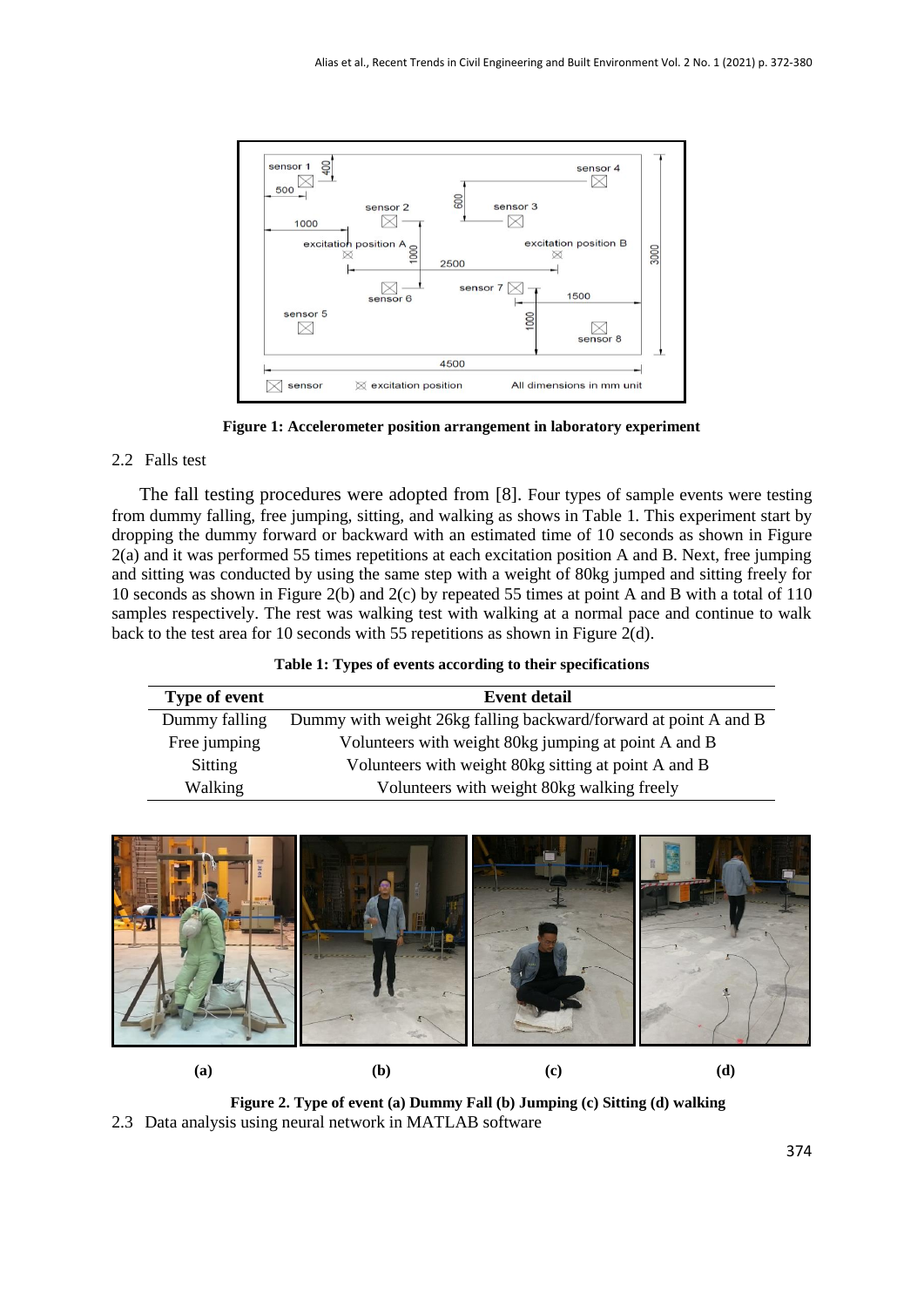A total of 385 samples obtained from these experiments with four different types of events was converted into a MATLAB file. Then, graph of acceleration versus time were plotted to see acceleration response between each sample events. The time was calculated based on a rate value of 200Hz were setup in IMC studio where it generated 2000 data in 10 seconds. The time was calculated based on a rate value of 200Hz were set in IMC studio.

Next, analysed data using the Neural Network Toolbox in MATLAB. The feature vector of variance, peak value and mean value was extracted using the data from average of all the eight sensors and it called as a input data. Pattern recognition applications were used to predict the model by select the data input and target where target data is the data that needs to be processed in vector form to allow the system to read as predicted.

The data set consists of the Training (70%), Validation (15%), and Testing (15%) of 385 samples with the number of hidden layers was set to 20. A training set data used to train the model during each epoch, which is repeatedly trained on comparable data within the training set. It continues to find out about this feature vector data that can deploy the model and accurately predict new data that it's never seen before. After setting all the parameters, the data set has been trained and stopped when getting a good performance and provided the output.

The evaluation of accuracy, sensitivity, and specificity from the prediction results is determined using the following question 1, 2, and 3 respectively [7].

**Accuracy**  $TP + TN$  $= \frac{1}{TP + TN + FP + FN}$ (1)

Sensitivity 
$$
= \frac{TP}{TP + FN}
$$
 (2)

Specification = T<sub>N</sub>  $TN + FP$ (3)

## **3. Results and Discussion**

This part presents the results of experiments conducted on sample events through the floor vibration method induced by human behavior. The data analysis results using the Neural Network algorithm are also shown to prove the objectives of the study achieved.

#### 3.1 Fall Acceleration Response

The graph acceleration against time as shows in Figure 3 has different color represent the different sample events at each accelerometer sensor. Based on these graph, the acceleration signal from the dummy fall at excitation position A and B produces high vibration due to the dummy fall's impact on the floor. It proved the acceleration signal has dominated by dummy fall compared to the other sample events. However, the vibration signal generated by the sitting test has a lower acceleration. Sitting has a lower value because of the lower impact on the floor with the minimum movement. Then, the other sample events have a similar value produced signal by the accelerometer sensor. To be more clearly, Figure 4 shows the graph of peak acceleration against time for each sample events at each accelerometer sensor.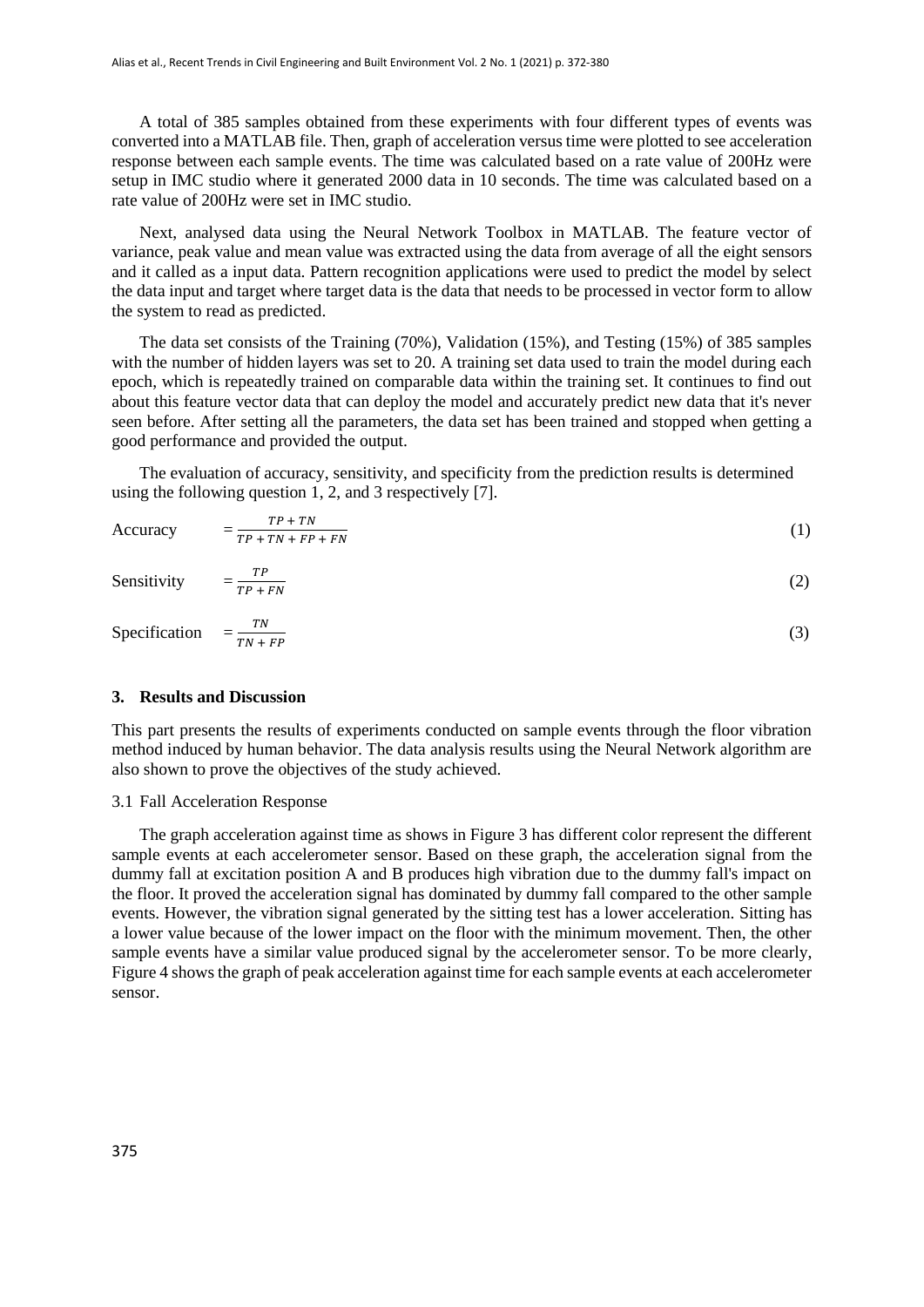

**Figure 3: Acceleration signal from each activities at accelerometer sensor 1**



**Figure 4: Peak acceleration signal from each activities**

## 3.2 Artificial neural network analysis

Based on the data analysis using neural network algorithm from the pattern recognition, the validation to determine the accuracy assessment as indicated in Figure 5 until Figure 7. The best validation performance with the value of cross-Entropy is 0.06776 at epoch 11 as shows in Figure 5. The total epoch provided the number of the same process has been repeated to get the best performance, and the number of epoch should be increased to reduce the performance error. Cross-validation dataset is required to check the neural network model does not overfitting the train data set during training. The cross-entropy decreased on both the training and validation data set after the train set would continue to go down while the validation set would be increase where it called the overfitting. Therefore, the training process has stopped at 17 epoch. The best validation has been chosen at 11 epoch to avoid the underfitting and overfitting occurs where the model does not have enough variables to solve the training data set.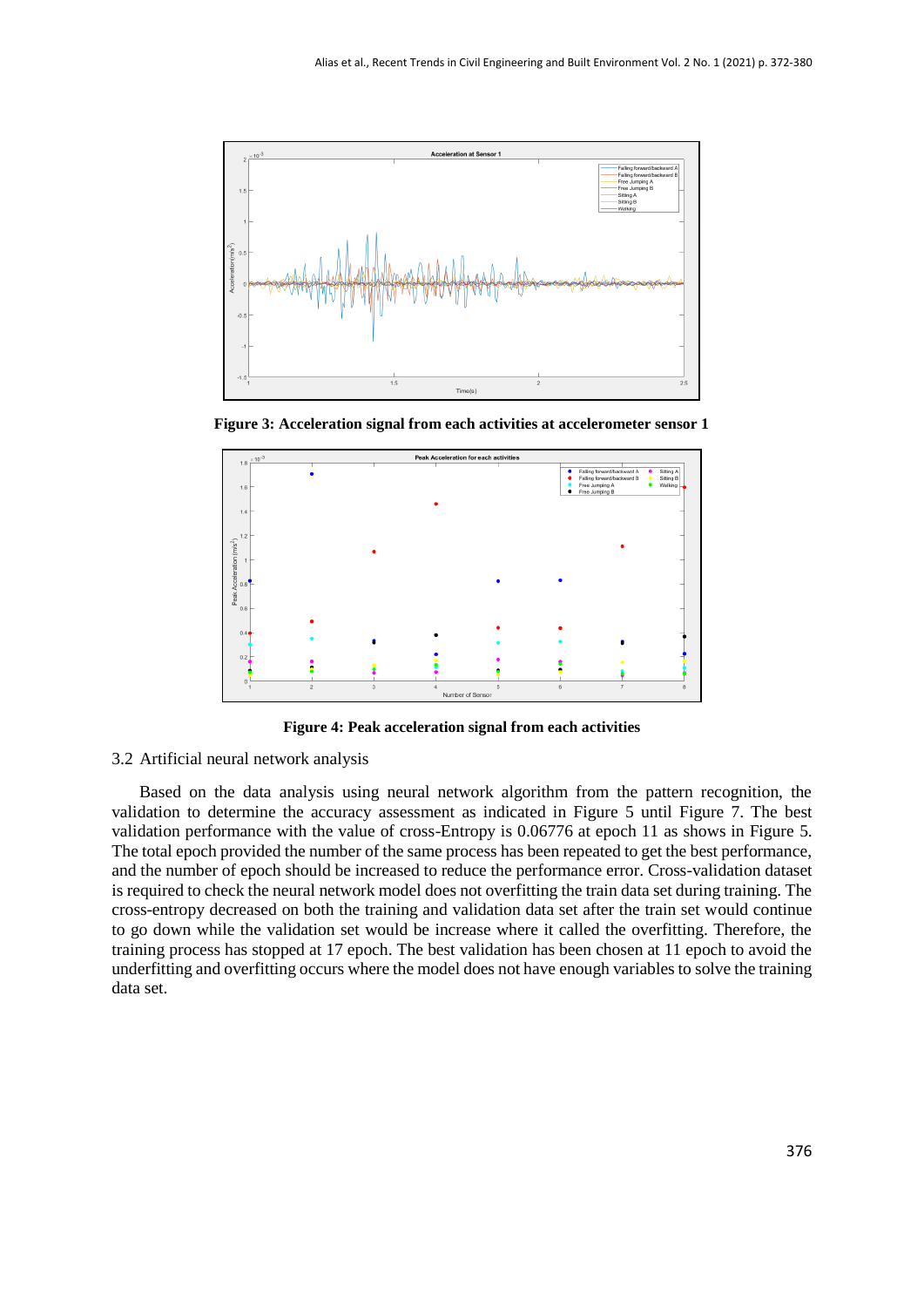

**Figure 5: Validation performance of dataset model**

The Receiver Operating Characteristic (ROC) graph was provided in Figure 6. The operating characteristics of the receiver are the metrics used to check the quality of the classification. ROC applies the threshold value at interval [0, 1] for each classification class in output. For each threshold, two values are calculated, namely True Positive Ratio (TPR) and False Positive Ratio (FPR). Class 1 represented the human fall from dummy fall with the weight of 26kg at point A and B while class 2 represented the non-human fall from jumping, sitting and walking with the same weight of 80kg. The graph of true positive rate versus false-positive rate shows how the model was performed regardless of where the threshold was set. So, the grey line is a random prediction to see how close class 1 and class 2. When the class 1 and class 2 below the grey line, the model even worse than random prediction. Instead, when class 1 and 2 are upper the grey line, it can accurately predict the model.



**Figure 6: ROC graph of dataset model**

The confusion matrix in Figure 7 shows the sample events from human fall (class 1) and human activities (class 2), which were classified correctly in the green squares. It also shows how many data sets were improperly classified in red square. The total percentage of correct and incorrect classification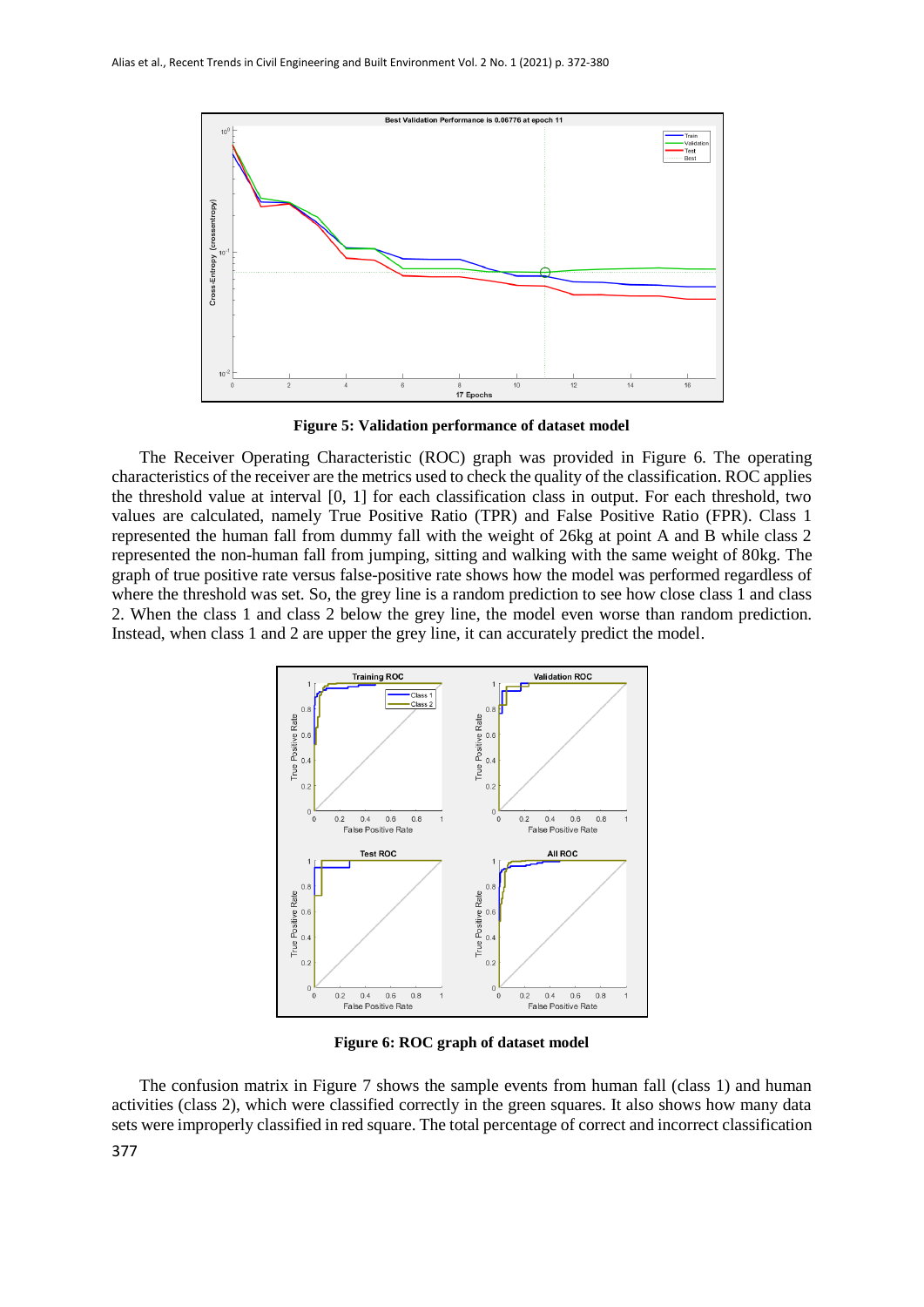is shown in the grey square. The percentage of the prediction was provided in a white square column, and actual data percentage were shown in a white square row.



**Figure 7 : Confusion matrix of output dataset**

The results of the confusion matrix also can be illustrated in the Table 2. It consist of the overall number of trained conducted with the prediction value for each sample events.

|                       |           | <b>Predicted</b> |              |                |                |          |                |              | <b>Total Predicted</b> |                 |
|-----------------------|-----------|------------------|--------------|----------------|----------------|----------|----------------|--------------|------------------------|-----------------|
|                       |           | Dummy            | Dummy        | Jumping        | Jumping        | Sitting  | Sitting        | Walking      | Falls                  | Non-Falls       |
|                       |           | Fall A           | Fall B       | A              | B              | A        | B              |              |                        |                 |
| Human<br>$\mathbb{I}$ | Dummy     | 48               | $\theta$     | $\overline{0}$ |                | $\theta$ | $\overline{0}$ | $\mathbf{0}$ | <b>True</b>            | False           |
|                       | Fall A    |                  |              |                |                |          |                |              | <b>Positive</b>        | <b>Negative</b> |
|                       | Dummy     | $\theta$         | 52           | $\theta$       | $\overline{0}$ | 2        | $\overline{0}$ | $\mathbf{0}$ | (TP)                   | (FN)            |
|                       | Fall B    |                  |              |                |                |          |                |              | 100                    | 3               |
| fall<br>Non-Human     | Jumping   | 7                | $\mathbf{0}$ | 55             | $\overline{0}$ | $\Omega$ | $\theta$       | $\mathbf{0}$ |                        |                 |
|                       | A         |                  |              |                |                |          |                |              |                        |                 |
|                       | Jumping   | $\boldsymbol{0}$ | 3            | $\Omega$       | 54             | $\Omega$ | $\Omega$       | $\Omega$     | False                  | True            |
|                       | B         |                  |              |                |                |          |                |              | <b>Positive</b>        | <b>Negative</b> |
|                       | Sitting A | $\boldsymbol{0}$ | $\theta$     | $\Omega$       | $\overline{0}$ | 53       | $\theta$       | $\mathbf{0}$ | (FP)                   | (TN)            |
|                       | Sitting B | $\theta$         | $\theta$     | $\theta$       | $\overline{0}$ | $\Omega$ | 55             | $\theta$     | 10                     | 272             |
|                       | Walking   | $\theta$         | $\Omega$     | $\Omega$       | $\overline{0}$ | $\Omega$ | $\Omega$       | 55           |                        |                 |

|  |  |  | Table 2: Overall sample events with actual and prediction values |  |
|--|--|--|------------------------------------------------------------------|--|
|  |  |  |                                                                  |  |

Using equation (1) to question (3) on the total prediction between human fall and non-human fall from Table 2, the model has obtained an accuracy value of 96.6% with specificity of 96.5% and sensitivity of 97.1%. The percentage of sensitivity is not achieve 100% in classify a human fall because there were 10 data samples from jumping activity making the model confusing. Besides, three sample data from dummy fall misinterpreted with classify into non-human falls. Among human behavior with some activities like jumping and sitting are very similar to human fall. These similarities can lead to difficulties in distinguishing such brutal movements. However, the model shows good performance with average accuracy, which correct classification from the overall number of data predictions.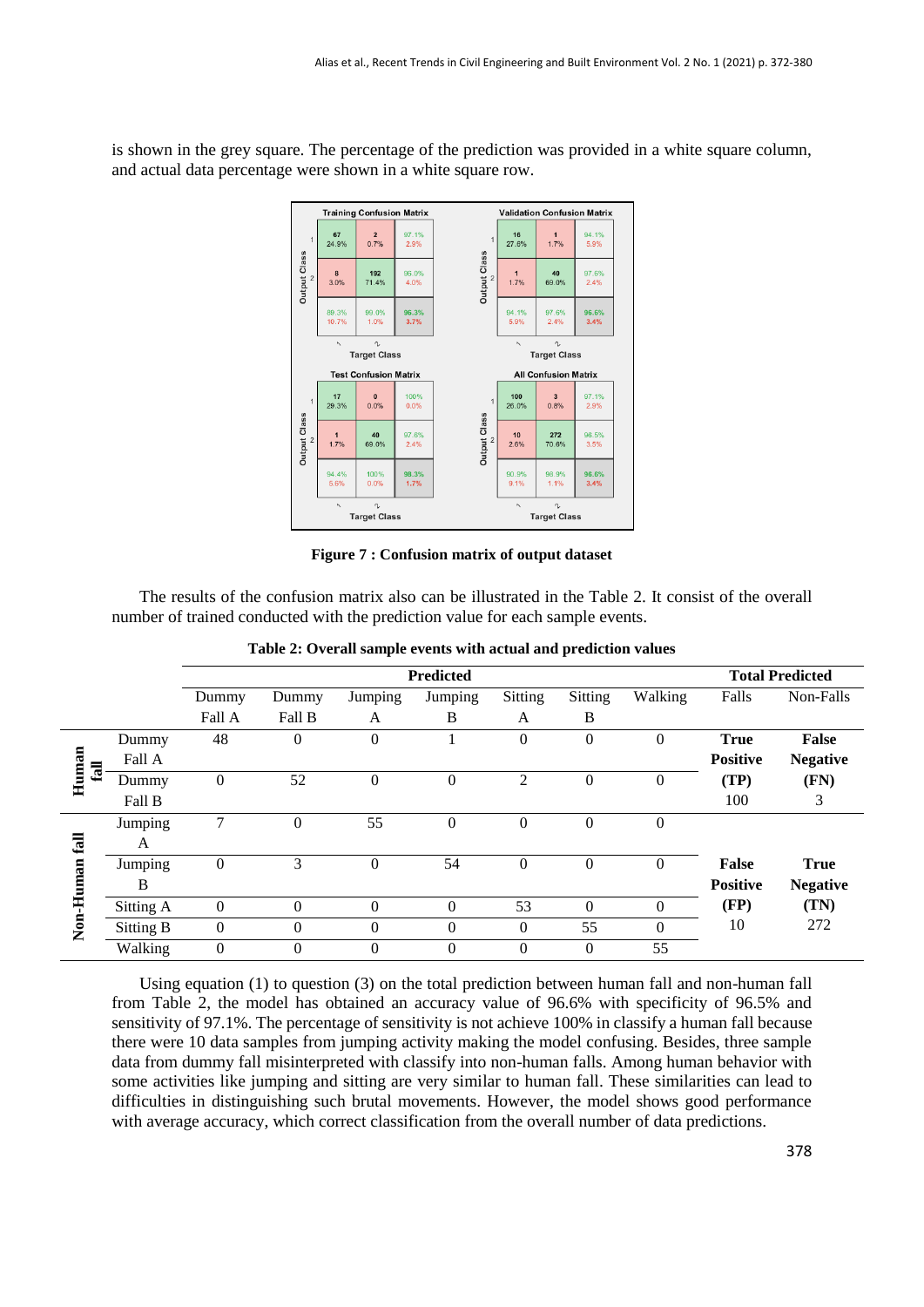## **4. Conclusion**

The main objective of this research is proposed to detect human fall using neural network analysis from the accelerometer sensor signal through floor vibration measurement. The proposed algorithm's performance has been confirmed by testing sample events, including human falling using dummy randy rescue, free jumping, sitting and walking. The results showed that the algorithm used on the model from the data set testing could accurately identify the actual human fall from other human activities with the accuracy of 96.6%. The data misinterpreted in classification the model reported on an average of 3.4%. Human activities from free jumping and sitting recognized as the most confusing in identifying the falls due to the similar characteristics from momentum impact on the floor as falling. The percentage of specificity was 96.5% and sensitivity of 97.1% proven that the algorithm can classify the model properly and there were misreporting also generated from human fall and other human activities classification which the percentage of 3.5% and 2.9% respectively. As a compendium, the pattern recognition from neural network algorithm verified the performance of the dataset model that was great potential in identifying the human fall even with just 385 samples collected data and small training dataset. Therefore, the objective of this research can be achieved successfully based on the analysis results were obtained. Simultaneously, the new approach of using a floor vibration technique produced by the accelerometer sensor mounted on the floor that can be applied to detect the human fall among the elder.

## **Acknowledgement**

The authors would also like to thank the Faculty of Civil Engineering and Built Environment, Universiti Tun Hussein Onn Malaysia for providing lab instrument and its support.

### **References**

- [1] I. Boudouane, A. Makhlouf, M. A. Harkat, M. Z. Hammouche, N. Saadia, and A. Ramdane Cherif, "Fall detection system with portable camera," Journal of Ambient Intelligence and Humanized Computing, vol. 11, no. 7, pp. 2647–2659,2019.
- [2] S. H. Kioh and A. Rashid, "The prevalence and the risk of falls among institutionalised elderly in Penang, Malaysia," The Medical Journal of Malaysia, vol. 73, no. 4, pp. 212–219, Aug. 2018, Accessed: Apr. 15, 2020. [Online]. Available: https://pubmed.ncbi.nlm.nih.gov/30121683/.
- [3] K.. H. Lim, K. Jasvindar, I. Normala, B. K. Ho, W. K. Yau, S. Mohmad, W. Y. Lai and M. S. Sherina, "Risk factors of home injury among elderly people in Malaysia," Asian Journal of Gerontology and Geriatrics, vol. 9, no. 1,pp. 16–20, 2014.
- [4] S. Su, S. Wu, and S. Chen, Multi-view fall detection based on spatio-temporal interest points. Multimedia Tools and Applications, 8469–8492, 2016.
- [5] P. A. Quigley, "Evidence Levels: Applied to Select Fall and Fall Injury Prevention Practices," Rehabilitation Nursing, vol. 41, no. 1, pp. 5–15, 2015,
- [6] U. Y. Yeong, S. Y. Tan, J. F. Yap and W. Y. Choo, "Prevalence of falls among communitydwelling elderly and its associated factors: A cross-sectional study in Perak, Malaysia," Malaysian Family Physician: The Official Journal of the Academy of Family Physicians of Malaysia, vol. 11, no. 1, pp. 7–14, 2016, Accessed: Mar. 23, 2020. [Online]. Available: <https://www.ncbi.nlm.nih.gov/pmc/articles/PMC5405326/>